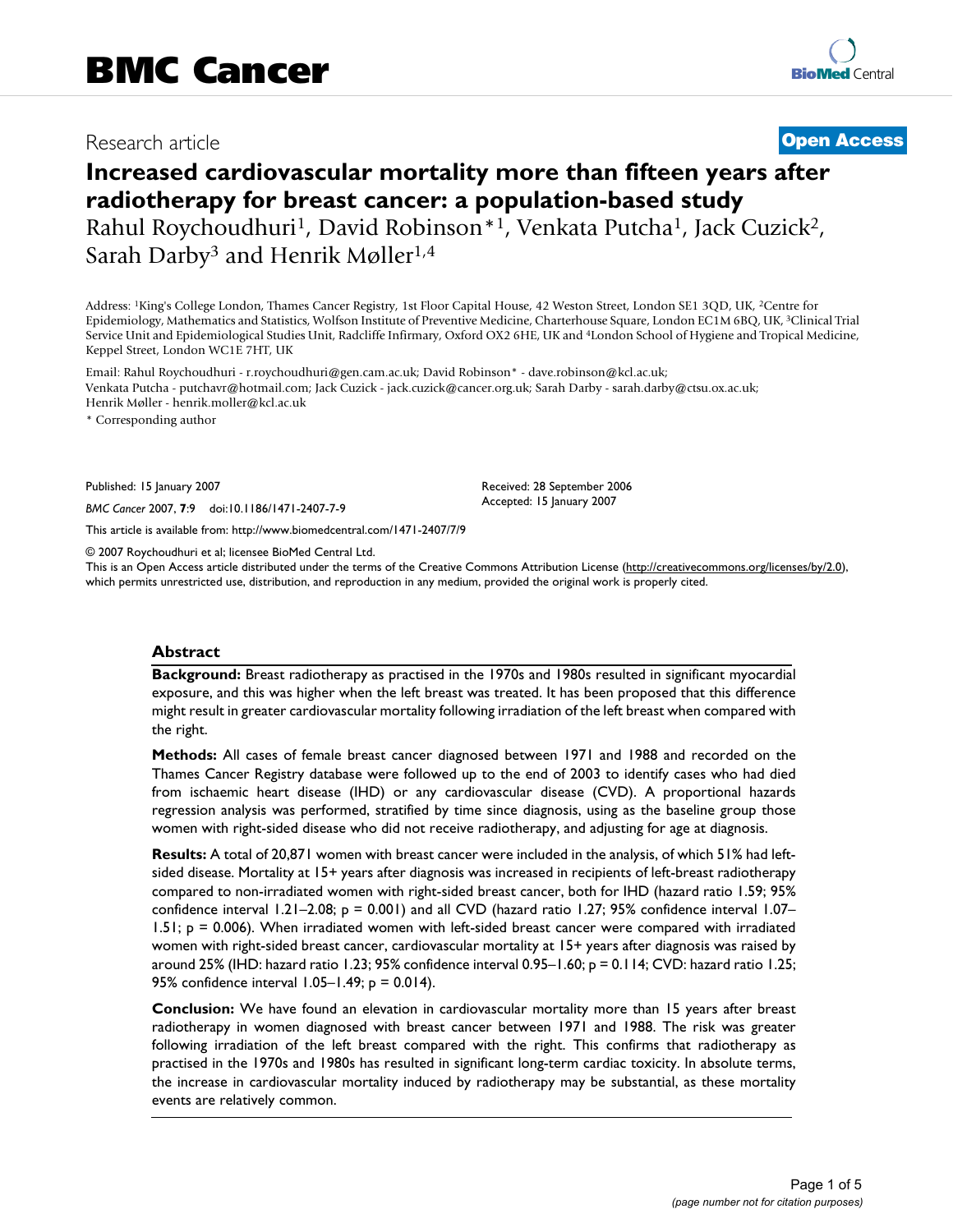#### **Background**

Studies of survivors of atomic bomb irradiation reveal a radiation dose-related cardiovascular risk [1]. An overview of randomised trials on the effects of radiotherapy in breast cancer patients showed an excess mortality from circulatory diseases, and heart disease in particular [2]. However, the real impact of radiotherapy is likely to be underestimated in studies based on randomised control trials, because of the highly selected nature of trial participants, and it is important that such studies should be complemented by findings from population-based studies.

Breast radiotherapy as practised in the 1970s and 1980s resulted in significant myocardial exposure, and this was higher when the left breast was treated [3]. It has been proposed that this difference might result in greater cardiovascular mortality following irradiation of the left breast when compared with the right [3,4]. We have looked at cardiovascular mortality more than 15 years after diagnosis and treatment in women diagnosed with breast cancer in the 1970s and 1980s.

#### **Methods**

All cases of female breast cancer diagnosed between 1971 and 1988 were extracted from the database held at the Thames Cancer Registry, a population-based register covering much of South East England. We excluded 3052 cancers of unknown laterality (4%) and 824 which were bilateral (1%). Deaths from breast cancer (ICD-9 174; ICD-10 C50), ischaemic heart disease (IHD) (ICD-9 410– 414; ICD-10 I20-I25) or any cardiovascular disease (CVD) (ICD-9 390–459; ICD-10 I00-I99) were identified from death certificates.

Patients were considered at risk from the date of cancer diagnosis, but since death codes were not available prior to 1st January 1997, only patients surviving beyond this date contributed to the analysis. Cases were followed up from 1st January 1997 to 31st December 2003 (or date of death if earlier), and were assumed to be alive at the latter time point if no notification of death had been received. Hence there were assumed to be no losses to follow-up. A proportional hazards regression analysis was performed, stratified by time since diagnosis, using as the baseline group those women with right-sided disease who did not receive radiotherapy, and adjusting for age at diagnosis. Further adjustments for tumour stage and socioeconomic status (based on the income score part of the Indices of Multiple Deprivation (IMD) [5]) had no significant effects on the estimated hazard ratios, and are not presented.

The study was based on routine cancer registration data, which are collected *inter alia* for the purpose of monitoring outcomes, and hence no ethical approval was required.

### **Results**

A total of 20,871 women with breast cancer were included in the analysis, of which 51% had left-sided disease. The mean age at diagnosis was 56.3 years (standard deviation 12.4 years). Tumour stage was not known in 23% of cases. Of those with known stage, two thirds were Stage 1 (localised) and 2.4% Stage 4 (metastases). 53% received radiotherapy. Although our data are insufficiently detailed to enable us to distinguish between different radiotherapy sites, we believe that the vast majority would have been to the breast or chest wall. Table 1 compares the characteristics of the four groups. There were significant differences across the groups in relation to mean age at diagnosis, deprivation quintile, stage and hormone therapy. However, when comparing left with right in patients with or without radiotherapy, there were no significant differences in any of these characteristics.

The median length of follow-up was 18.5 years, and was slightly shorter in the irradiated group (Table 1). During the period of observation, 1688 deaths from CVD (including 675 from IHD) were recorded, representing 8.1% and 3.2% of the study population respectively. Of these, 1023 and 426 respectively occurred more than fifteen years after diagnosis.

Table 2 shows age-adjusted hazard ratios (HRs) and the associated 95% confidence intervals (CIs) for deaths occurring 15 years or more after diagnosis. Mortality was increased in recipients of left-breast radiotherapy compared to non-irradiated women with right-sided breast cancer, both for IHD (HR 1.59; 95% CI 1.21–2.08; p = 0.001) and all CVD (HR 1.27; 95% CI 1.07–1.51; p = 0.006). There were no significant differences in breast cancer mortality between the groups. Those who received radiotherapy were younger and of higher socioeconomic status (SES), and had more advanced disease than the non-recipients (p < 0.001 in all cases). However, adjusting for stage and SES in addition to age made little difference to the estimated hazard ratios.

When irradiated women with left-sided breast cancer were compared with irradiated women with right-sided breast cancer, cardiovascular mortality at 15+ years after diagnosis was raised by around 25% (IHD: HR 1.23; 95% CI 0.95–1.60; p = 0.114; CVD: HR 1.25; 95% CI 1.05–1.49;  $p = 0.014$ .

#### **Discussion**

We report a substantial elevation in cardiovascular mortality at greater than 15 years following radiotherapy to the left breast during the 1970s and 1980s. These results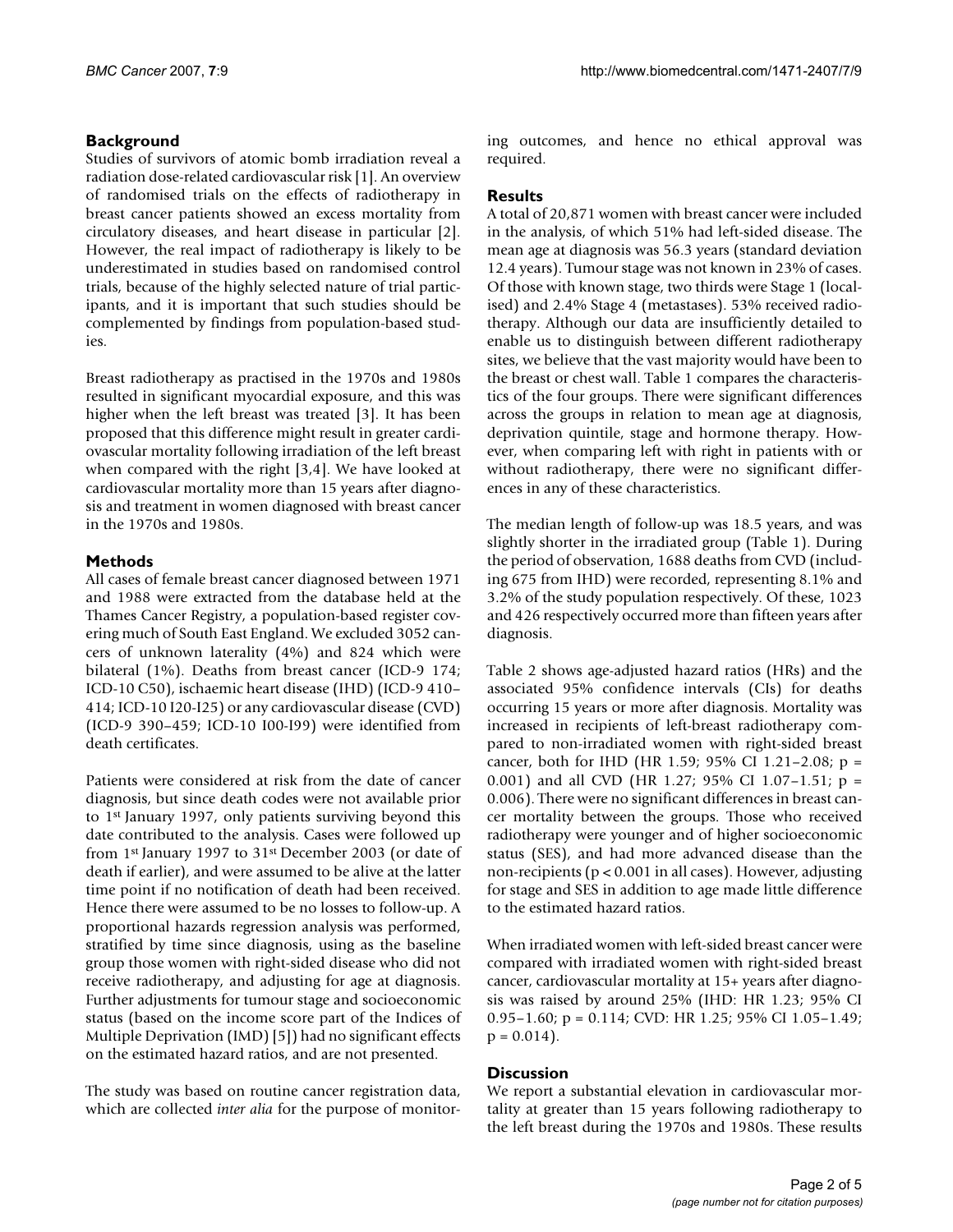#### **Table 1: Characteristics of study population by radiotherapy group and laterality**

|                        |                | No radiotherapy |              | Radiotherapy |              | p- value |
|------------------------|----------------|-----------------|--------------|--------------|--------------|----------|
|                        |                | Right           | Left         | Right        | Left         |          |
| Age (years)            | Mean           | 58.I            | 58.4         | 54.5         | 54.8         | < 0.001  |
|                        | S.D.           | 13.2            | 13.2         | 11.6         | 11.4         |          |
| <b>IMD</b> quintile    |                | 1027 (21.9%)    | 1045 (20.8%) | 1338 (24.6%) | 1371 (24.0%) | < 0.001  |
|                        | 2              | 932 (19.9%)     | 1066(21.2%)  | 1135(20.9%)  | 1183 (20.7%) |          |
|                        | 3              | 890 (19.0%)     | 928 (18.4%)  | 1023 (18.8%) | 1095 (19.2%) |          |
|                        | 4              | 979 (20.9%)     | 1072 (21.3%) | 1007 (18.5%) | 1042 (18.3%) |          |
|                        | 5              | 760 (16.2%)     | 843 (16.8%)  | 871 (16.0%)  | 936 (16.4%)  |          |
|                        | N/K            | 106(2.3%)       | 78 (1.6%)    | 67 (1.2%)    | 77 (1.4%)    |          |
| <b>Stage</b>           |                | 2557 (54.5%)    | 2651 (52.7%) | 2677 (49.2%) | 2758 (48.4%) | < 0.001  |
|                        | $\overline{2}$ | 316(6.7%)       | 331 (6.6%)   | 566 (10.4%)  | 553 (9.7%)   |          |
|                        | 3              | 523 (11.1%)     | 554 (11.0%)  | 1016 (18.7%) | 1071 (18.8%) |          |
|                        | 4              | 103(2.2%)       | 105(2.1%)    | 89 (1.6%)    | 92 (1.6%)    |          |
|                        | N/K            | 1195 (25.5%)    | 1391 (27.6%) | 1093(20.1%)  | 1230 (21.6%) |          |
| Chemotherapy           | No             | 4457 (95.0%)    | 4804 (95.5%) | 5180 (95.2%) | 5443 (95.4%) | 0.602    |
|                        | Yes            | 237 (5.0%)      | 228 (4.5%)   | 261 (4.8%)   | 261 (4.6%)   |          |
| <b>Hormone Therapy</b> | No             | 3445 (73.6%)    | 3785 (75.2%) | 3904 (71.8%) | 4127 (72.4%) | < 0.001  |
|                        | Yes            | 1239 (26.4%)    | 1247 (24.8%) | 1537 (28.2%) | 1577 (27.6%) |          |
| Follow-up (years)      | Mean           | 20.31           | 20.46        | 19.26        | 19.19        | < 0.001  |
|                        | S.D.           | 5.45            | 5.50         | 5.02         | 4.97         |          |
|                        | Median         | 19.57           | 19.73        | 17.94        | 17.86        | < 0.001  |
| <b>Total cases</b>     |                | 4694            | 5032         | 5441         | 5704         |          |

are consistent with the hypothesis that radiotherapy as practised during this period results in long-term cardiac toxicity, and confirm for the first time in a sample of UK patients the excess previously demonstrated in an American population [3].

Our findings are in general agreement with those of other long-term toxicity studies. A Swedish study covering the period 1970 to 1985 [6] found that breast cancer patients with left-sided tumours had significantly higher mortality due to myocardial infarction than patients with rightsided tumours. An overview based on randomised trials of radiotherapy initiated before 1975 [7] found an excess of cardiac deaths in patients surviving at least ten years. A more recent Dutch study [8] found that postmastectomy radiotherapy administered prior to 1979 and between 1979 and 1986 was associated with a 2-fold and 1.5-fold increase in cardiovascular mortality, respectively.

| Table 2: Age-adjusted hazard ratios for deaths occurring 15 years or more after diagnosis of breast cancer |  |  |  |
|------------------------------------------------------------------------------------------------------------|--|--|--|
|------------------------------------------------------------------------------------------------------------|--|--|--|

| Death cause                       | Radio-therapy | <b>Side</b> | Time since diagnosis<br>15+ years |                         |                          |               |
|-----------------------------------|---------------|-------------|-----------------------------------|-------------------------|--------------------------|---------------|
|                                   |               |             | <b>Hazard Ratio</b>               | 95% Confidence Interval | p-value                  | <b>Deaths</b> |
| <b>Ischaemic Heart Disease</b>    | No            | R           | 1.00                              |                         |                          | 93            |
|                                   |               | L           | 0.99                              | $0.75 - 1.31$           | 0.931                    | 102           |
|                                   | Yes           | R           | 1.28                              | $0.96 - 1.70$           | 0.092                    | 0             |
|                                   |               | L           | 1.59                              | $1.21 - 2.08$           | 0.001                    | 130           |
| <b>All Cardiovascular Disease</b> | No            | R           | 1.00                              |                         | $\overline{\phantom{0}}$ | 252           |
|                                   |               | L           | 0.97                              | $0.82 - 1.15$           | 0.747                    | 271           |
|                                   | Yes           | R           | 1.02                              | $0.85 - 1.23$           | 0.806                    | 219           |
|                                   |               | L           | 1.27                              | $1.07 - 1.51$           | 0.006                    | 281           |
| <b>Breast Cancer</b>              | No            | R           | 1.00                              |                         |                          | 208           |
|                                   |               | L           | 1.05                              | $0.87 - 1.26$           | 0.637                    | 232           |
|                                   | Yes           | R           | 1.05                              | $0.87 - 1.27$           | 0.600                    | 229           |
|                                   |               |             | 1.16                              | $0.97 - 1.40$           | 0.105                    | 265           |
| <b>All causes</b>                 | No            | R           | 1.00                              |                         |                          | 781           |
|                                   |               |             | 1.05                              | $0.95 - 1.15$           | 0.359                    | 896           |
|                                   | Yes           | R           | 1.05                              | $0.95 - 1.16$           | 0.321                    | 746           |
|                                   |               |             | 1.16                              | $1.05 - 1.28$           | 0.003                    | 856           |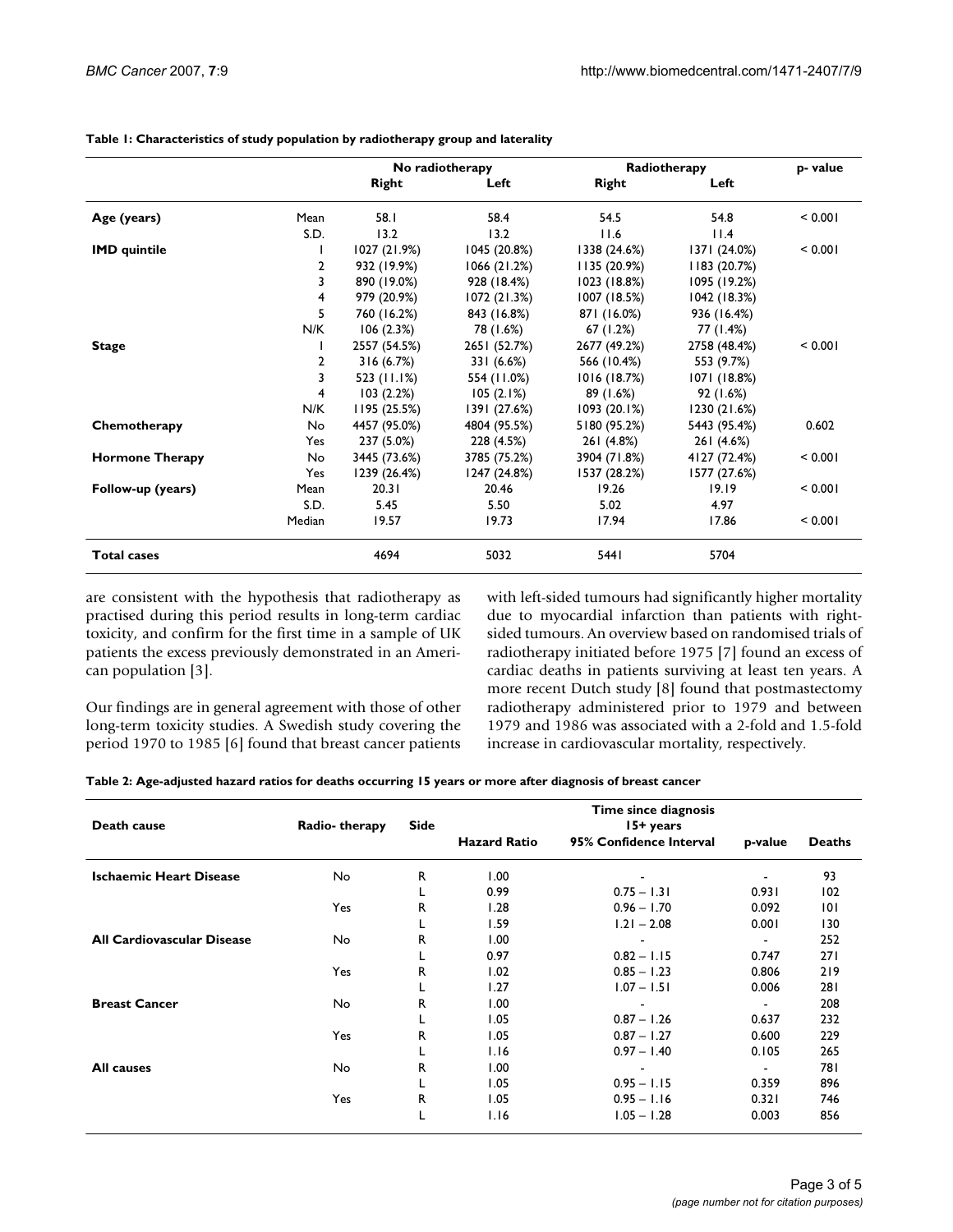Our study has a number of shortcomings. We do not have detailed information on the radiation techniques involved, and it is possible that these may have changed during the period of the study. However, the lack of death details prior to 1997 make an analysis by period of treatment difficult, as period of treatment becomes aliased with period of follow-up. For the same reasons, we have not shown results for mortality at less than 15 years after diagnosis.

The comparison of left vs. right in the irradiated group used in our and other studies [3,4] is useful because therapy does not depend on laterality, and bypasses the potential problem of selection bias in a straight comparison of irradiated vs. non-irradiated women. As shown in Table 1, the differences in the observed characteristics between the irradiated and non-irradiated groups were eliminated when comparing left vs. right irradiated women. Whilst we were unable to obtain data on other cardiovascular risk factors such as smoking and exercise habits, it is unlikely that these would be related to laterality.

However, the exact quantification of the excess risk of cardiovascular mortality is not straightforward. A contrast between left and right sided breast cancer will tend to produce conservative estimates of risk because radiotherapy to the right breast, especially methods involving internal mammary lymph node (IMN) fields, also entails some cardiac dose.

In absolute terms, the increase in cardiovascular mortality that has been induced by radiotherapy may be substantial because these mortality events are relatively common. A woman who had breast cancer at the age of 50 and who survived to the age of 65 would, in the absence of radiotherapy, have a 22% risk of dying from cardiovascular disease in the next 20 years, up to the age of 85 (based on mortality and population data for England & Wales from National Statistics [9,10]). If the administration of radiotherapy increased this level of risk by 25% (as indicated by our left/right comparison), then the risk of cardiovascular death would increase by some 5 percentage points to a cumulative absolute risk of almost 30%. Moreover, mortality represents the extreme of the disease spectrum and is indicative of even higher levels of cardiovascular morbidity that do not always lead to death.

All of the patients in our study were treated for breast cancer in the 1970s and 1980s. During this period, techniques involving large fraction sizes, deep tangential fields or direct internal mammary fields were common. Since then, technical improvements in radiotherapy delivery have resulted in lower cardiac dosage, and recent studies [3,11] based on cancer registrations in the USA have shown a decline in the long-term risk of cardiac death after radiotherapy for breast cancer. More recent innovations such as conformal and intensity-modulated radiotherapy offer the potential of further reducing cardiac exposure [12].

#### **Conclusion**

We have found a significant and important elevation in cardiovascular mortality at 15+ years following radiotherapy to the left breast. This result is consistent with the hypothesis that radiotherapy as administered in the 1970s and 1980s results in long-term cardiac toxicity.

#### **Competing interests**

The author(s) declare that they have no competing interests.

#### **Authors' contributions**

RR, DR and HM planned the study and drafted the manuscript. DR and VP analysed the data. JC and SD were involved in interpreting the results and critically revising the manuscript. All authors read and approved the final version.

#### **References**

- 1. Shimizu Y, Pierce DA, Preston DL, Mabuchi K: **[Studies of the mor](http://www.ncbi.nlm.nih.gov/entrez/query.fcgi?cmd=Retrieve&db=PubMed&dopt=Abstract&list_uids=10477914)[tality of atomic bomb survivors: non-cancer mortality 1950–](http://www.ncbi.nlm.nih.gov/entrez/query.fcgi?cmd=Retrieve&db=PubMed&dopt=Abstract&list_uids=10477914) [1990.](http://www.ncbi.nlm.nih.gov/entrez/query.fcgi?cmd=Retrieve&db=PubMed&dopt=Abstract&list_uids=10477914)** *Radiat Res* 1999, **152:**374-389. (Report 12, part II)
- 2. Early Breast Cancer Trialists' Collaborative Group (EBCTCG): **[Effects of radiotherapy and of differences in the extent of](http://www.ncbi.nlm.nih.gov/entrez/query.fcgi?cmd=Retrieve&db=PubMed&dopt=Abstract&list_uids=16360786) surgery for early breast cancer on local recurrence and 15 [year survival: an overview of the randomised trials.](http://www.ncbi.nlm.nih.gov/entrez/query.fcgi?cmd=Retrieve&db=PubMed&dopt=Abstract&list_uids=16360786)** *Lancet* 2005, **366:**2087-2106.
- 3. Darby SC, McGale P, Taylor CW, Peto R: **[Long-term mortality](http://www.ncbi.nlm.nih.gov/entrez/query.fcgi?cmd=Retrieve&db=PubMed&dopt=Abstract&list_uids=16054566) [from heart disease and lung cancer after radiotherapy for](http://www.ncbi.nlm.nih.gov/entrez/query.fcgi?cmd=Retrieve&db=PubMed&dopt=Abstract&list_uids=16054566) early breast cancer: prospective cohort study of about 300 [000 women in US SEER cancer registries.](http://www.ncbi.nlm.nih.gov/entrez/query.fcgi?cmd=Retrieve&db=PubMed&dopt=Abstract&list_uids=16054566)** *Lancet Oncol* 2005, **6:**557-565.
- 4. Darby S, McGale P, Peto R, Granath F, Hall P, Ekbom A: **[Mortality](http://www.ncbi.nlm.nih.gov/entrez/query.fcgi?cmd=Retrieve&db=PubMed&dopt=Abstract&list_uids=12560277) [from cardiovascular disease more than 10 years after radio](http://www.ncbi.nlm.nih.gov/entrez/query.fcgi?cmd=Retrieve&db=PubMed&dopt=Abstract&list_uids=12560277)therapy for breast cancer: nationwide cohort study of 90000 [Swedish women.](http://www.ncbi.nlm.nih.gov/entrez/query.fcgi?cmd=Retrieve&db=PubMed&dopt=Abstract&list_uids=12560277)** *BMJ* 2003, **326:**256-257.
- 5. Department of the Environment Transport and the Regions: *Indices of Deprivation 2000: Regeneration Research Summary No 31* London: Stationery Office; 2000.
- 6. Rutqvist LE, Johansson H: **[Mortality by laterality of the primary](http://www.ncbi.nlm.nih.gov/entrez/query.fcgi?cmd=Retrieve&db=PubMed&dopt=Abstract&list_uids=2372488) [tumour among 55,000 breast cancer patients from the](http://www.ncbi.nlm.nih.gov/entrez/query.fcgi?cmd=Retrieve&db=PubMed&dopt=Abstract&list_uids=2372488) [Swedish Cancer Registry.](http://www.ncbi.nlm.nih.gov/entrez/query.fcgi?cmd=Retrieve&db=PubMed&dopt=Abstract&list_uids=2372488)** *Br J Cancer* 1990, **61:**866-868.
- 7. Cuzick J, Stewart H, Rutqvist L, Houghton J, Edwards R, Redmond C, Peto R, Baum M, Fisher B, Host H, Lythgoe J, Ribeiro G, Scheurlen H: **[Cause-specific mortality in long-term survivors of breast](http://www.ncbi.nlm.nih.gov/entrez/query.fcgi?cmd=Retrieve&db=PubMed&dopt=Abstract&list_uids=8120544) [cancer who participated in trials of radiotherapy.](http://www.ncbi.nlm.nih.gov/entrez/query.fcgi?cmd=Retrieve&db=PubMed&dopt=Abstract&list_uids=8120544)** *J Clin Oncol* 1994, **12:**447-453.
- 8. Hooning MJ, Aleman BMP, van Rosmalen AJM, Kuenen MA, Klijn JGM, van Leeuwen FE: **[Cause-specific mortality in long-term survi](http://www.ncbi.nlm.nih.gov/entrez/query.fcgi?cmd=Retrieve&db=PubMed&dopt=Abstract&list_uids=16446057)[vors of breast cancer: a 25-year follow-up study.](http://www.ncbi.nlm.nih.gov/entrez/query.fcgi?cmd=Retrieve&db=PubMed&dopt=Abstract&list_uids=16446057)** *Int J Radiat Oncol Biol Phys* 2006, **64:**1081-1091.
- 9. National Statistics Online: **Deaths by age, sex and underlying cause, 2004 registrations: Health Statistics Quarterly 26.** [[http://](http://www.statistics.gov.uk/CCI/SearchRes.asp?term=Deaths+by+age%2Csex+and+underlying+cause%2C+2004&x=26&y=13) [www.statistics.gov.uCCSearchRes.asp?term=Deaths+by+age%2Csex](http://www.statistics.gov.uk/CCI/SearchRes.asp?term=Deaths+by+age%2Csex+and+underlying+cause%2C+2004&x=26&y=13)

[+and+underly ing+cause%2C+2004&x=26&y=13\]](http://www.statistics.gov.uk/CCI/SearchRes.asp?term=Deaths+by+age%2Csex+and+underlying+cause%2C+2004&x=26&y=13). 10. National Statistics Online: **Quinary age groups and sex for**

**health areas in the United Kingdom; estimated resident population; Mid-2004 Population Estimates.** [[http://www.statistics.gov.uk/CCI/SearchRes.asp?term=Qui](http://www.statistics.gov.uk/CCI/SearchRes.asp?term=Quinary+age+groups+and+sex+%2B+health+areas+%2B+Mid-2004+population+%2B+corrected&x=19&y=10)